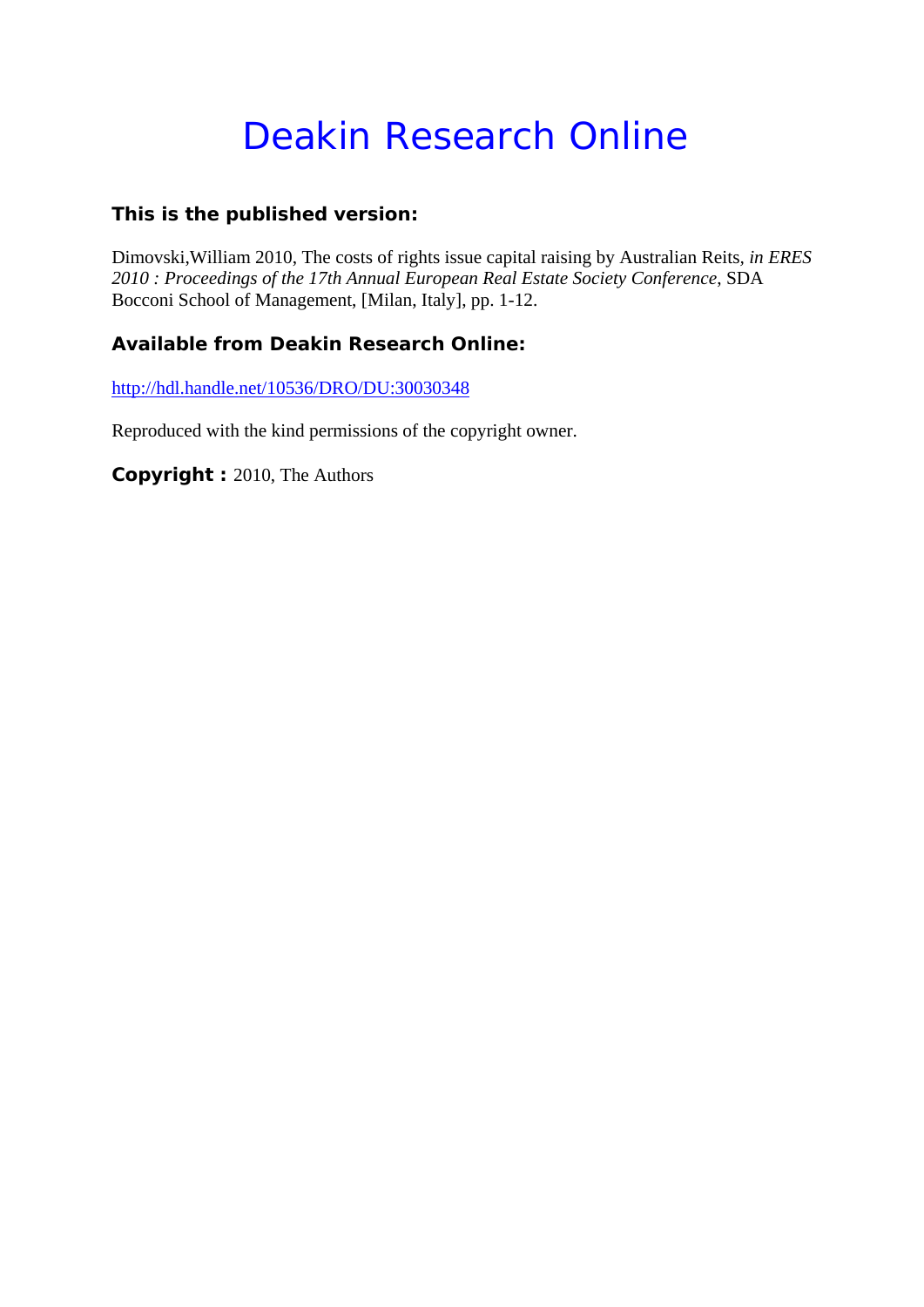#### Discounts and Underwriting Fees Associated with A-REIT Rights **Issues**

Bill Dimovski Deakin University Australia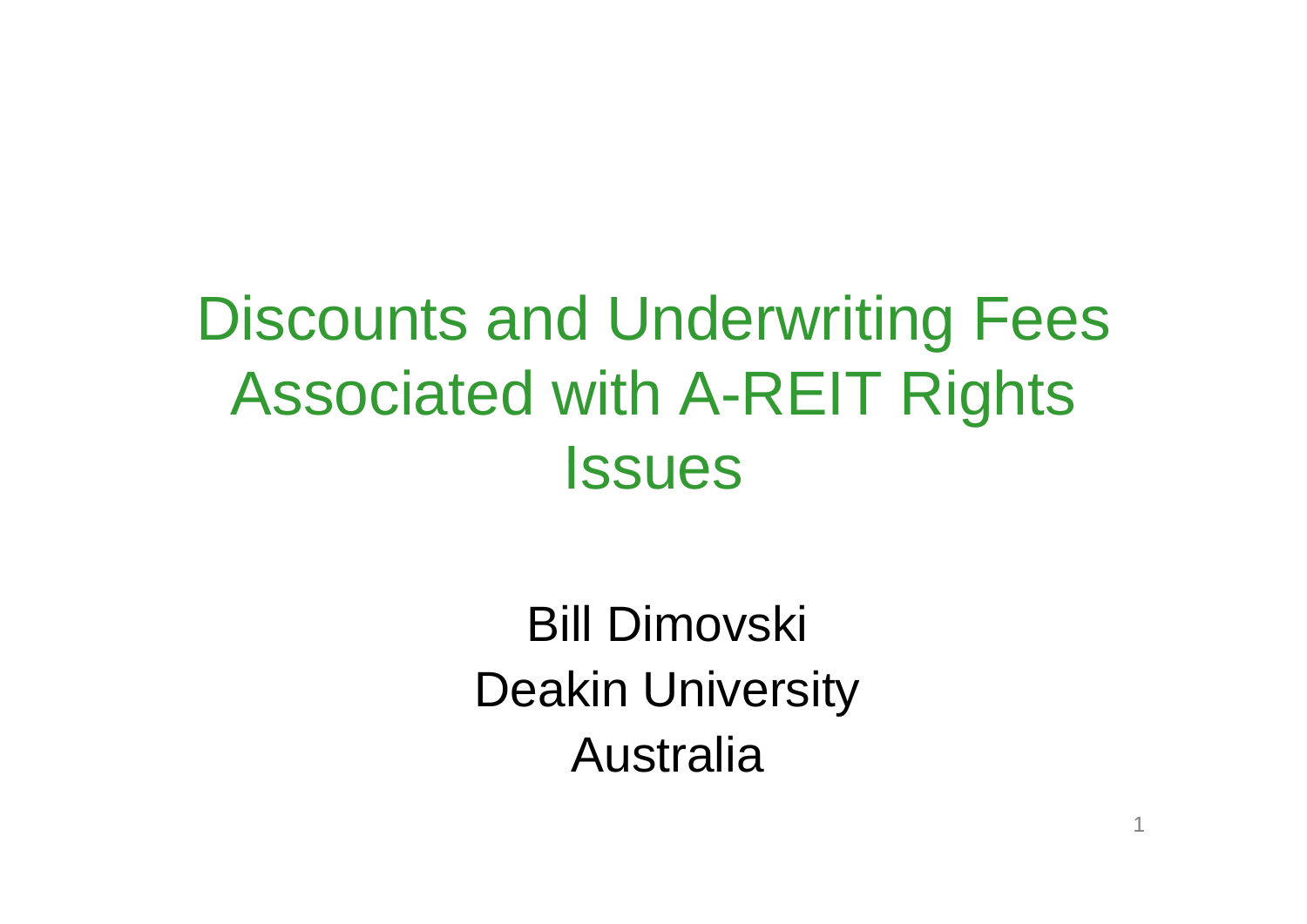### What are Rights Issues?

Renounceable

Non-Renounceable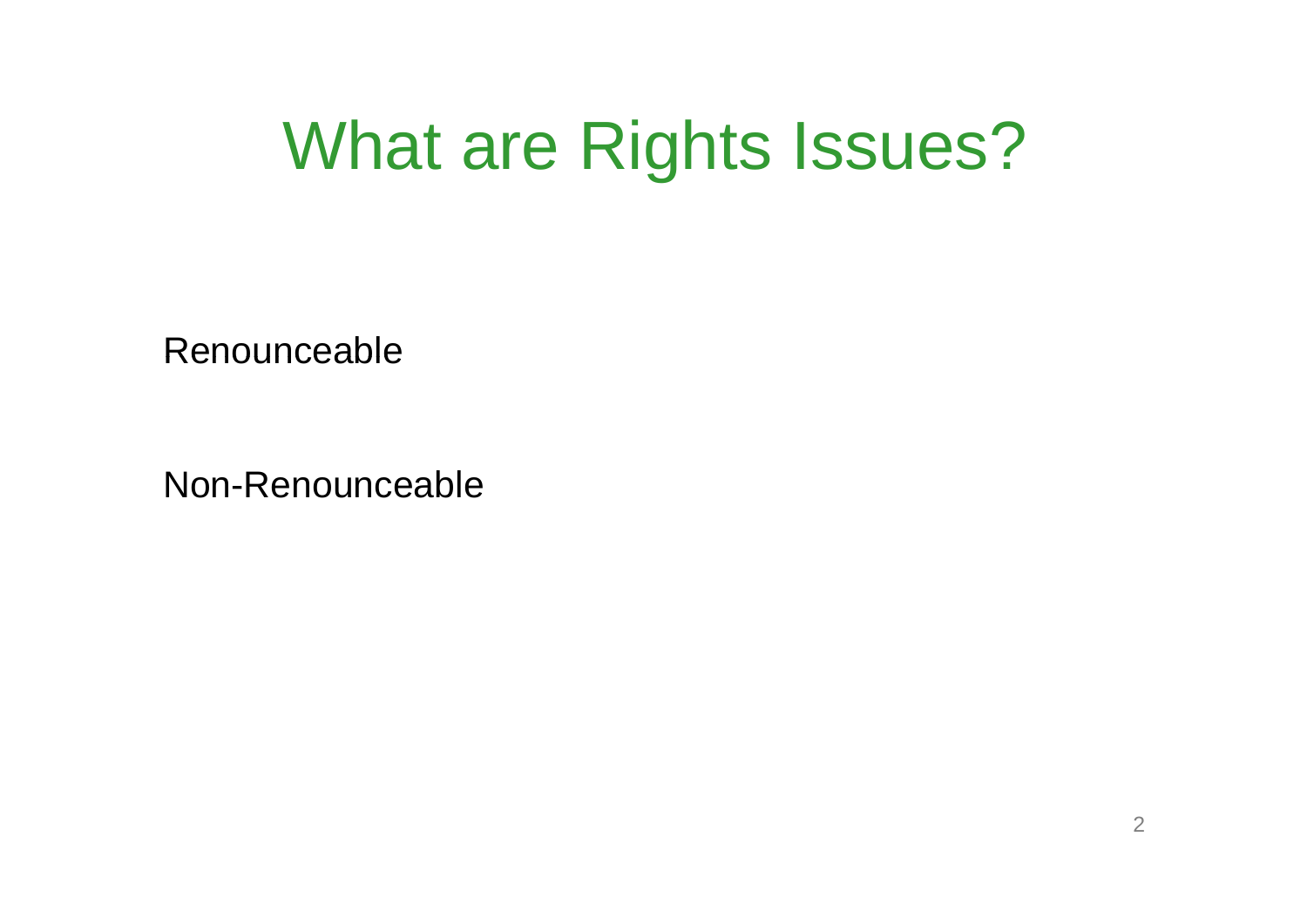## So how important is Australia?

- •WFE ranks ASX as 11<sup>th</sup> largest in world
- Third largest in raising IPO and SEO capital in 2009
- Raised over 11% of SEO capital raised by 52 member exchan ges
- $\bullet$  A-entities raised A\$60 billion in equity capital in 2008 (A-REITs raised nearly \$10 billion in 2008 and 2009)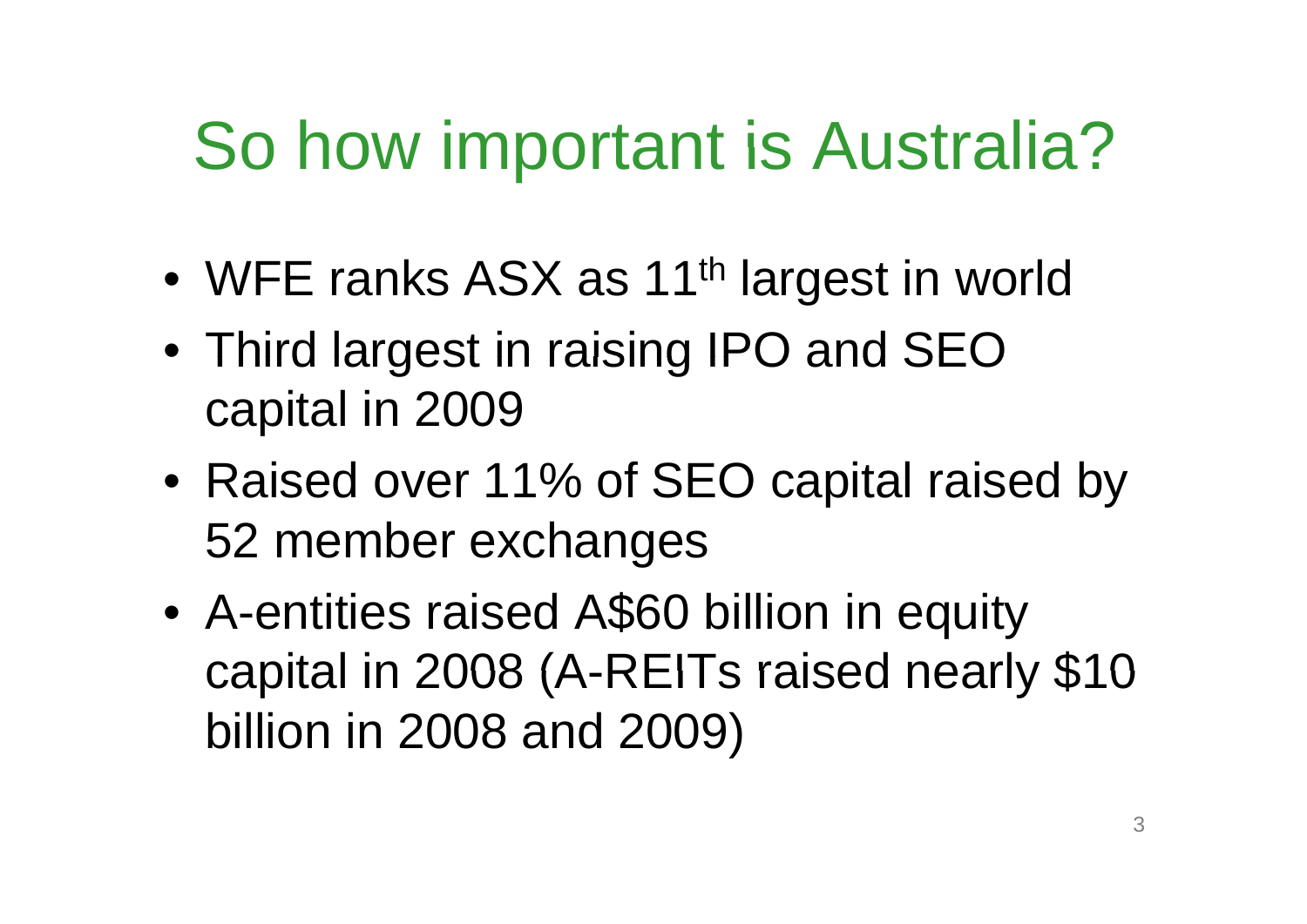### So how important are A-REITs?

- •Own over A\$200 billion in assets
- $\bullet$  6% of the ASX
- 14% of the global REIT cap
- Major institutions and pension funds are investors (Westfield institutions own 66%)
- $\bullet$  Raised over A\$20 billion by rights issue during 2001-9 (3 times that raised by IPO during the same period.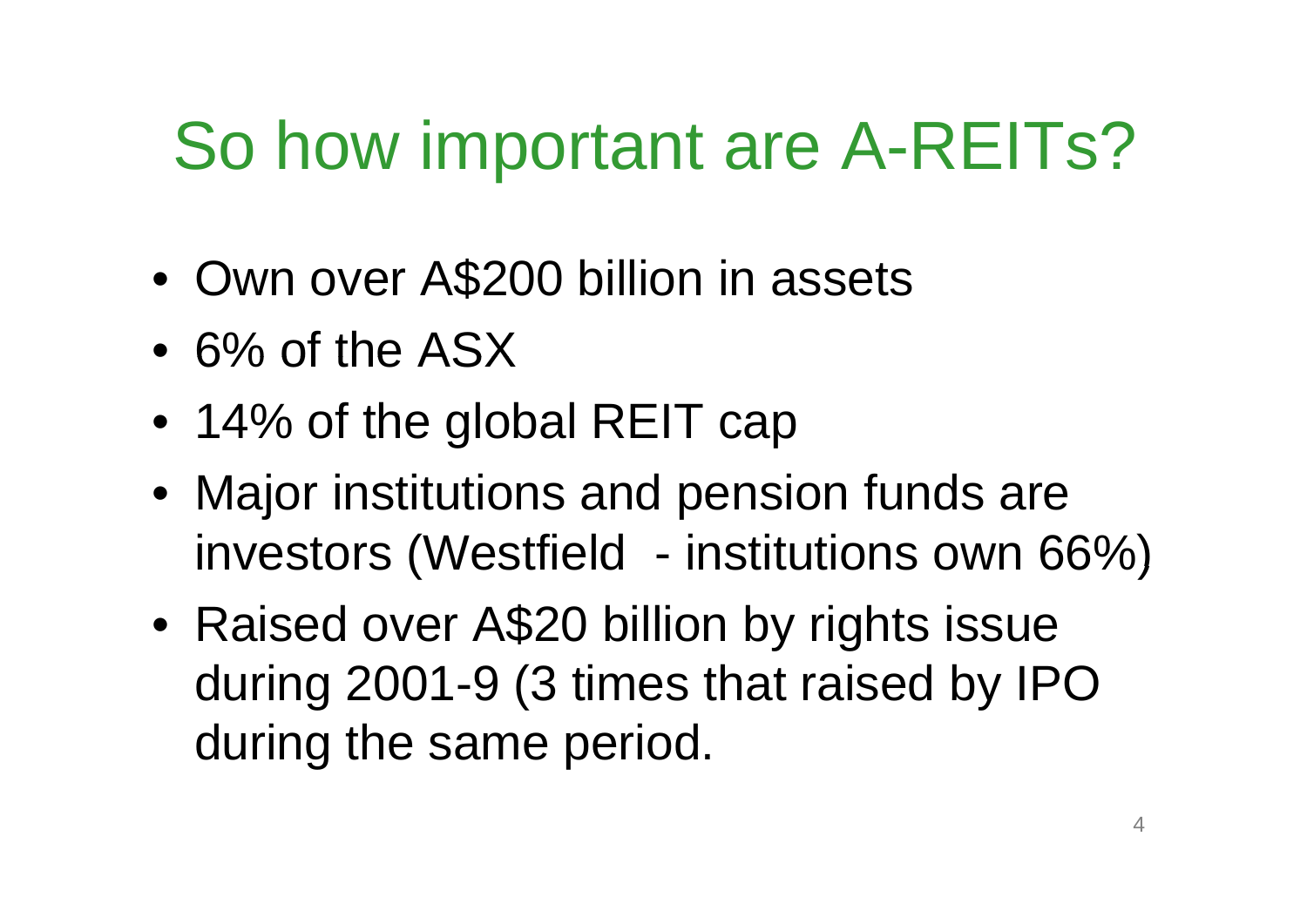#### Past Literature

- •Underwriting costs as % of proceeds – SEO or rights offerings not REITs
	- –Smith (1977), US 71-75, 3.6%
	- –Lee et al (1996) US 90-94, 5.44%
	- –Corwin (2003) US 80-98, 5.32%
	- –Armitage (2000), UK 85-96 1.53%
	- Martin-Ugedo (2003), Spain 89-97 2.0%
- •**Discount** 
	- – Balachandran et al. (2008), Australia 95-05 around 18%, Owen and Suchard (2008), Australia 93-01, around 19%.
	- –– Armitage (2000) UK 21%
	- Smith (1977) US 8%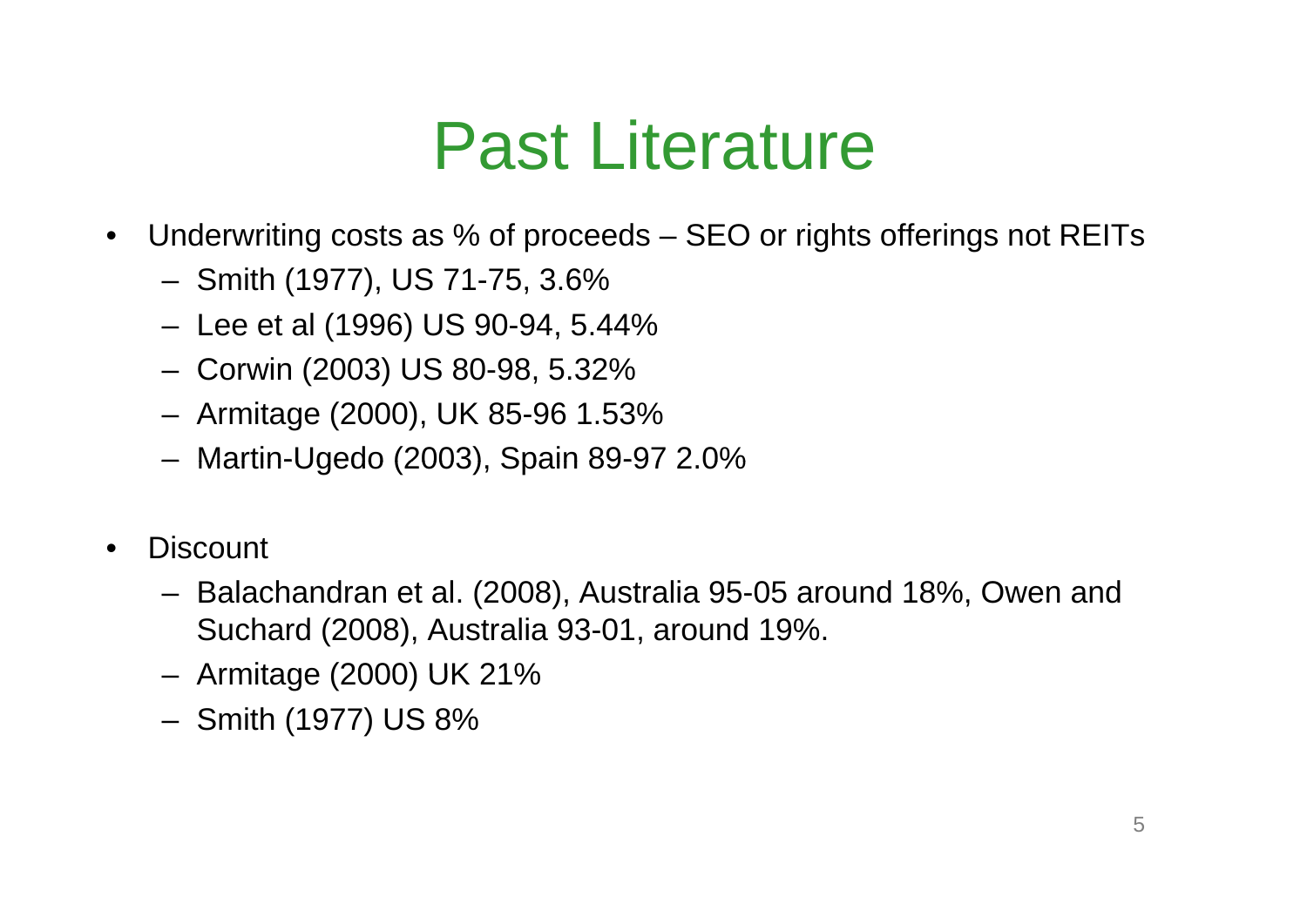#### Past Literature

Some Influencing factors

- Underwriting costs
	- Economies of scale (Armitage, 2000; Smith, 1977) ^ proceeds, v UC
	- Percentage underwritten (Martin-Ugedo, 2003) ^ perc uwritten, ^ UC
	- Ownership concentration (Hansen and Pinkerton, 1982) ^, v UC
	- Issuer risk Std dev last 250 days ^, ^ UC
	- Discount ^, v UC
- •**Discount** 
	- Issuer risk ^, v Disc
	- Proceeds/Mkt cap ^, v Disc
	- Volume (ave last 250 days) ^, v Disc
	- Underwriter status
	- Ratio of new for existing ^, v Disc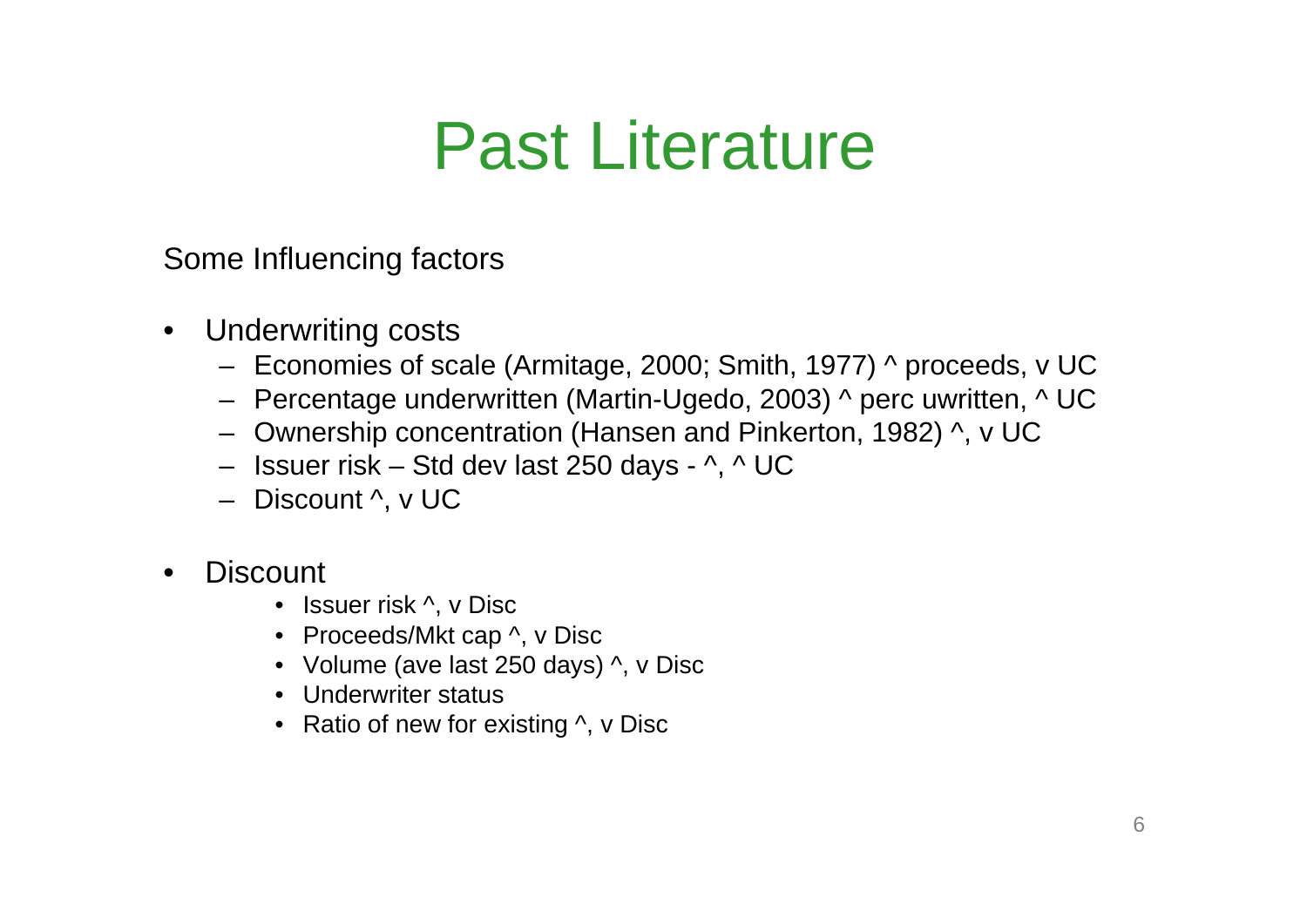## Aim

- This paper investigates factors that might influence these substantial costs:
	- –Underwriter costs; and
	- Discounts

Of A-REIT rights issues during Jan 2001-June 2009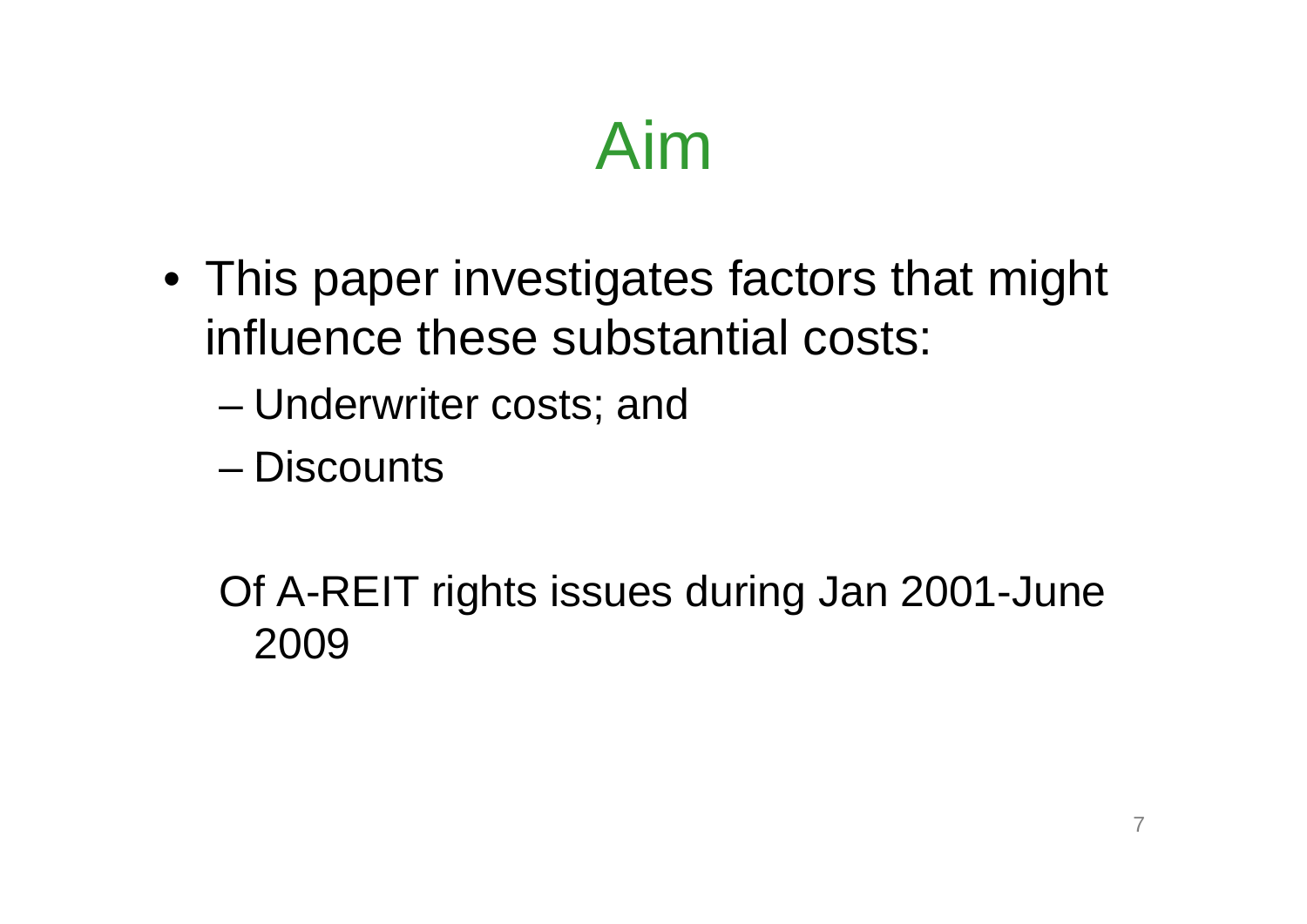#### Data

- The sample period is from 2001-June 2009
- The databases used are FinAnalysis and SNL which allow data to be downloaded from ASX
- $\bullet$  Over A\$20 billion raised
	- – 62 observations, 58 underwritten, 8 offered renounceable rights, nearly 4.5 in 10 use stapled securities.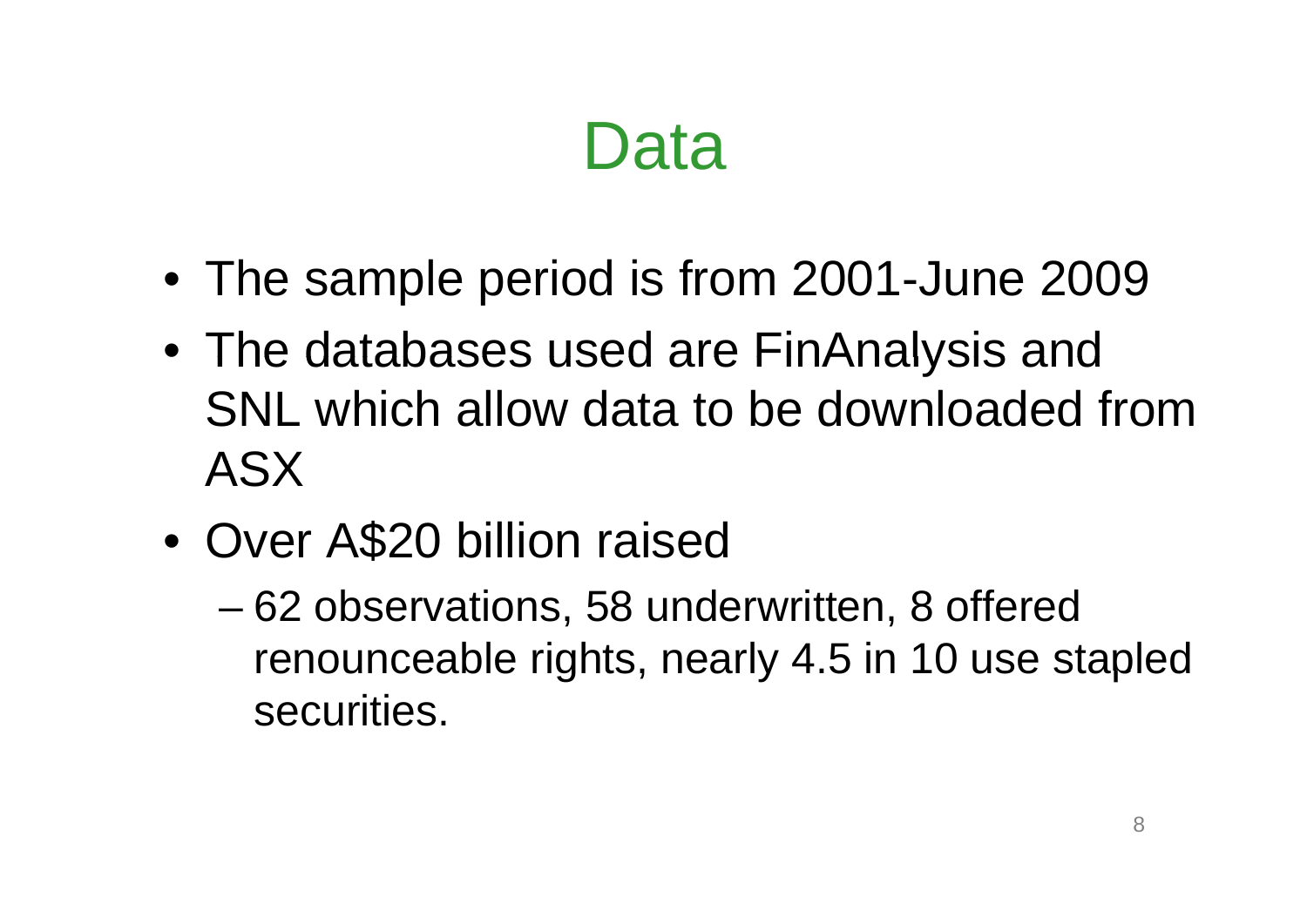### Summary Stats

- Ave discount –9.5% (median 7.7%)
- Ave Ufees –2 9% (median 2 8%) 2.9% 2.8%)
- $\bullet$ Ave proceeds - A\$354m
- Ave held by top 20 s/holders 64%
- Ave %uwritten –93%
- Ave std dev daily returns 2.5%
- Ave new to existing ratio 0.458 for 1 (nearly 1:2)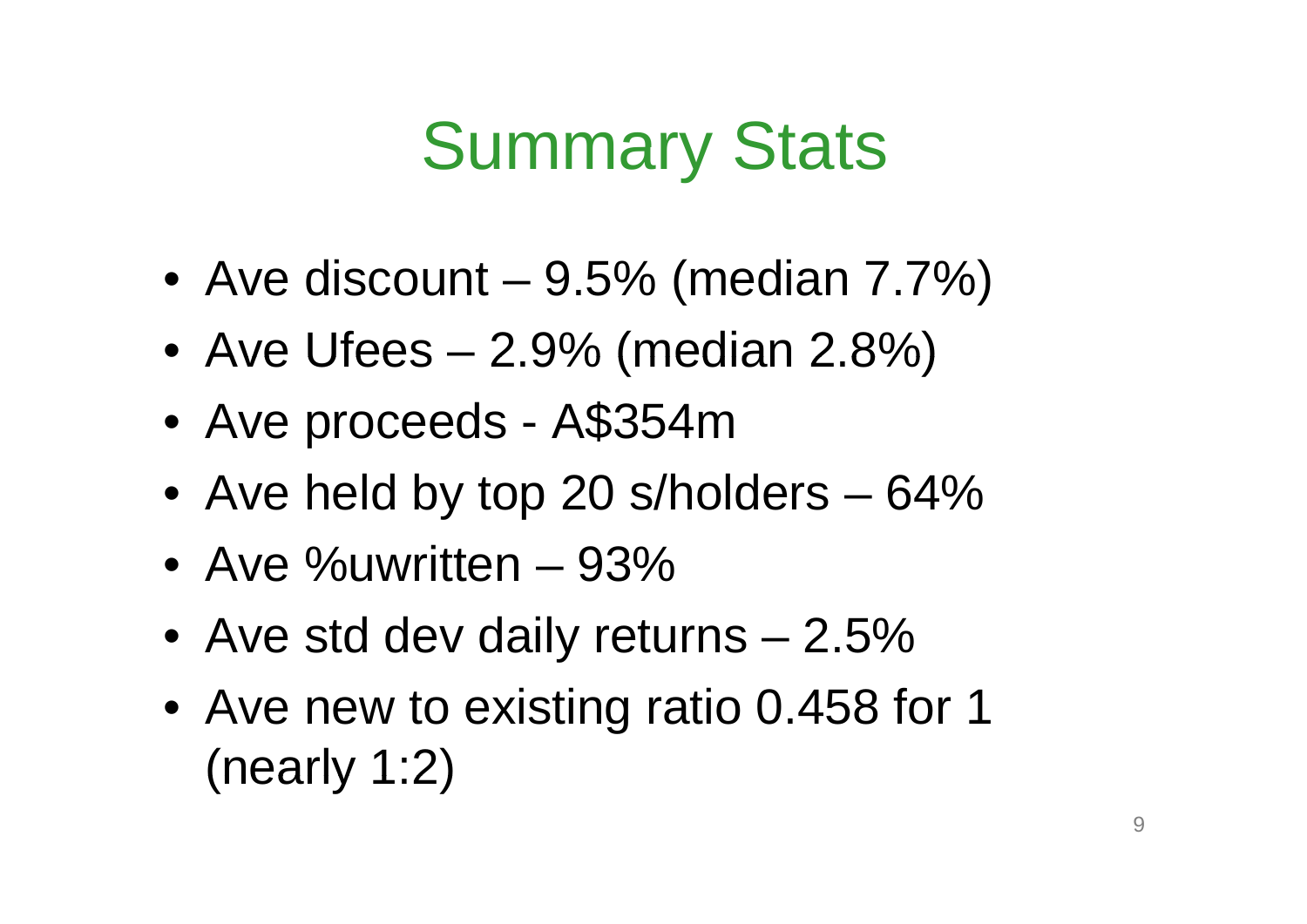#### Model

#### – PercUfee

 $PERCUFFE = \beta_0 + \beta_1$ Lnproceeds+ $\beta_2$ Perctop20+ $\beta_3$ Disc+ $\beta_4$ Post2007  $+\beta_{5}$ Stddevbefore +  $\beta_{6}$  Renounceable +  $\beta_{1}$ Stapled +  $\beta_{2}$ Percuwritten +  $\varepsilon$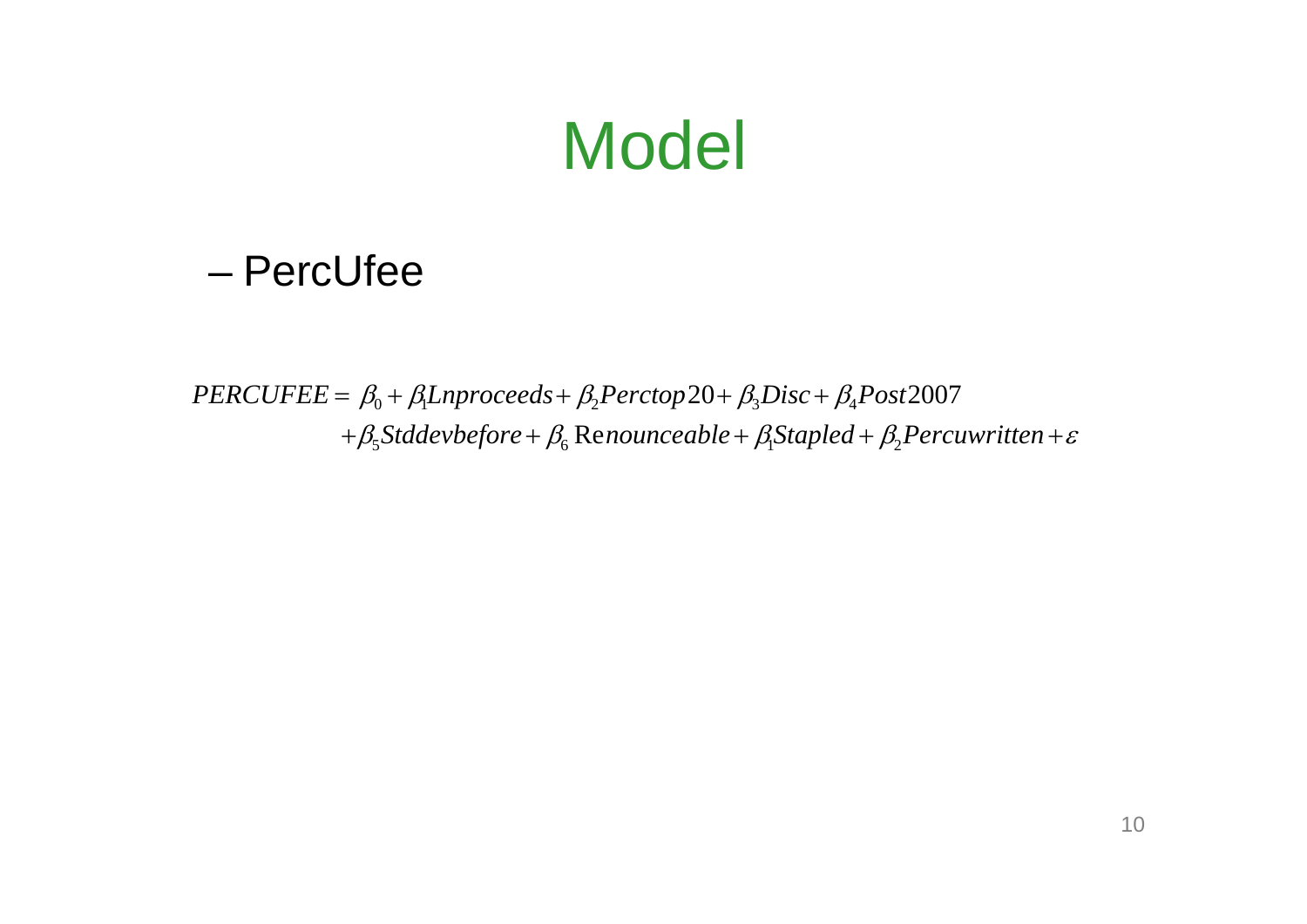#### **Model**

• Discount

# *DISC* 01*Lnproceeds* 2*Perctop* 203*Stddev re*4*<sup>R</sup>*

# Re*nounceable* 6*Stapled Percuw en* 5Re <sup>7</sup>